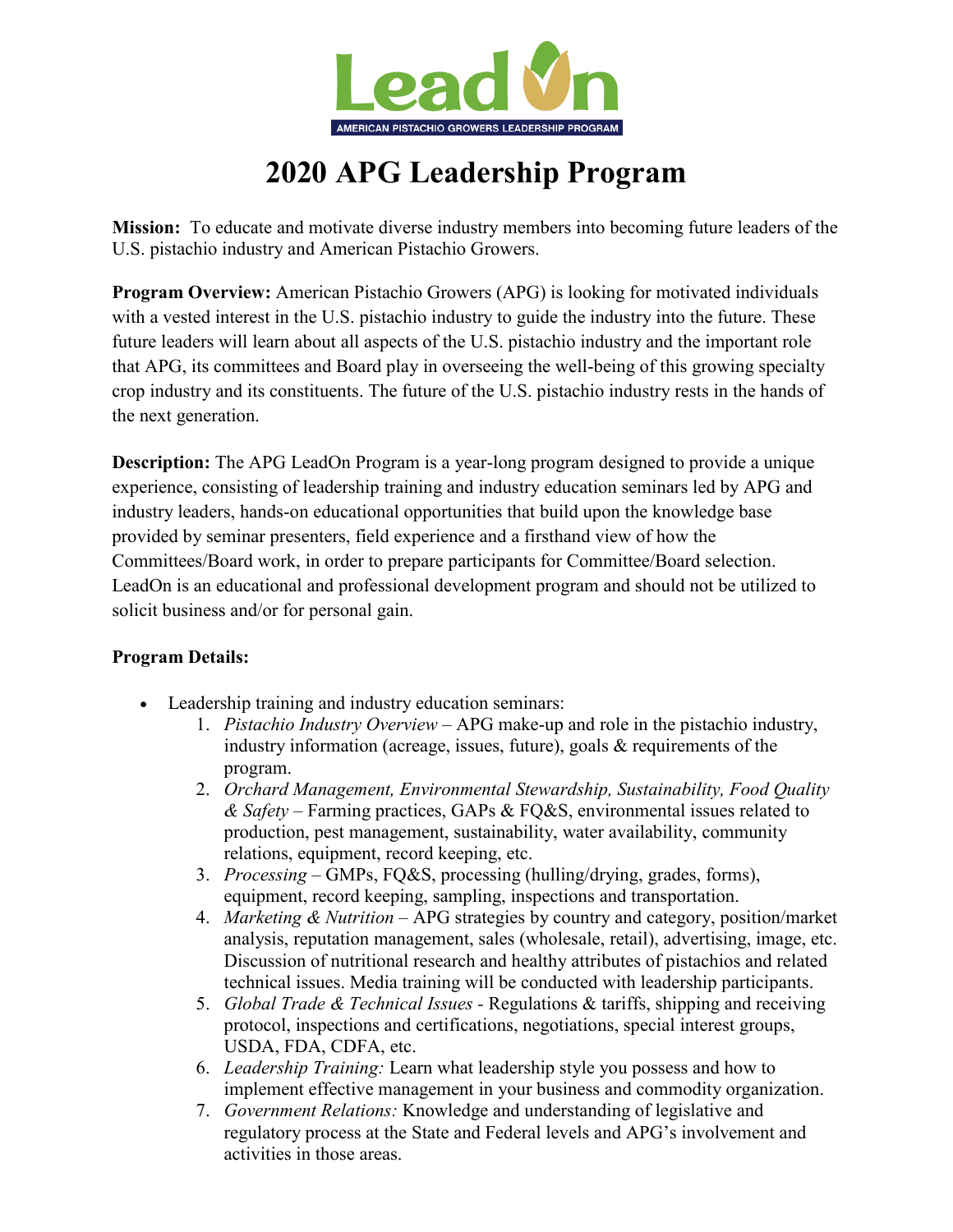- 8. *Board Governance and Committees*: Learn all aspects of being a successful Board/Committee member, roles and responsibilities, legal considerations, financial responsibilities and strategies for a high-performing Board/Committee.
- Participants engage in hands-on educational activities that build upon knowledge base gleaned from seminar topics.
- Participants sit in on selected APG Board and Committee meetings.
- Introduction and receipt of certificate of completion (graduation) at awards ceremony held during 2019 APG industry conference.

| <b>Activity</b>               | Attend/Year | <b>Duration/Hours</b> | <b>Total Hours</b> |
|-------------------------------|-------------|-----------------------|--------------------|
| Board                         | 1/4         |                       | $4-6$              |
| <b>Committee Meeting</b>      | 2/4         |                       | $4-6$              |
| <b>Training Seminars</b>      |             |                       | 40                 |
| <b>Industry Tours</b>         |             |                       |                    |
| Pistachio Industry Conference |             | $8 - 16$              | $8-16$             |
| <b>Totals</b>                 |             |                       | $62 - 74$          |

#### **Approximate Time Investment:**

**Program Outcome:** The goal is for participants to graduate from the program with:

- the knowledge, skills and confidence to provide capable APG leadership and committee leadership to the American pistachio industry in the future, following closely in the footsteps of today's quality committee and APG Board members;
- a well-rounded education in the American pistachio industry from "farm to fork";
- enhanced understanding of issues facing the pistachio industry today and in the future;
- a wide range of professional contacts within the industry;
- increase visibility in one of the Western state's most successful Ag industries; and a valuable addition to a professional resume.

**Cost to Participant:** Cost to participate in the APG leadership program is \$500. This fee covers a portion of the cost for tours, educational activities, educational materials and meals.

**Scholarship:** For grower members traveling from out of state, the LeadOn scholarship will cover airfare and rental car (if necessary) to be reimbursed and not exceeding \$300 (per event). If participation requires a hotel overnight stay, APG will reimburse the cost not to exceed \$100 (per event).

## **Eligibility Requirements:**

- APG member/processor in good standing for crop year 2019-20 (per APG Bylaws).
- Operates in the state of California, New Mexico or Arizona.
- Must have been employed in the pistachio industry for at least one year.
- One applicant per grower/processor entity (including all related entities).
- Full support of employer to participate in required activities.
- Completion of application form for consideration by APG.
- Participants must commit to attend 100% of all scheduled meetings in person.